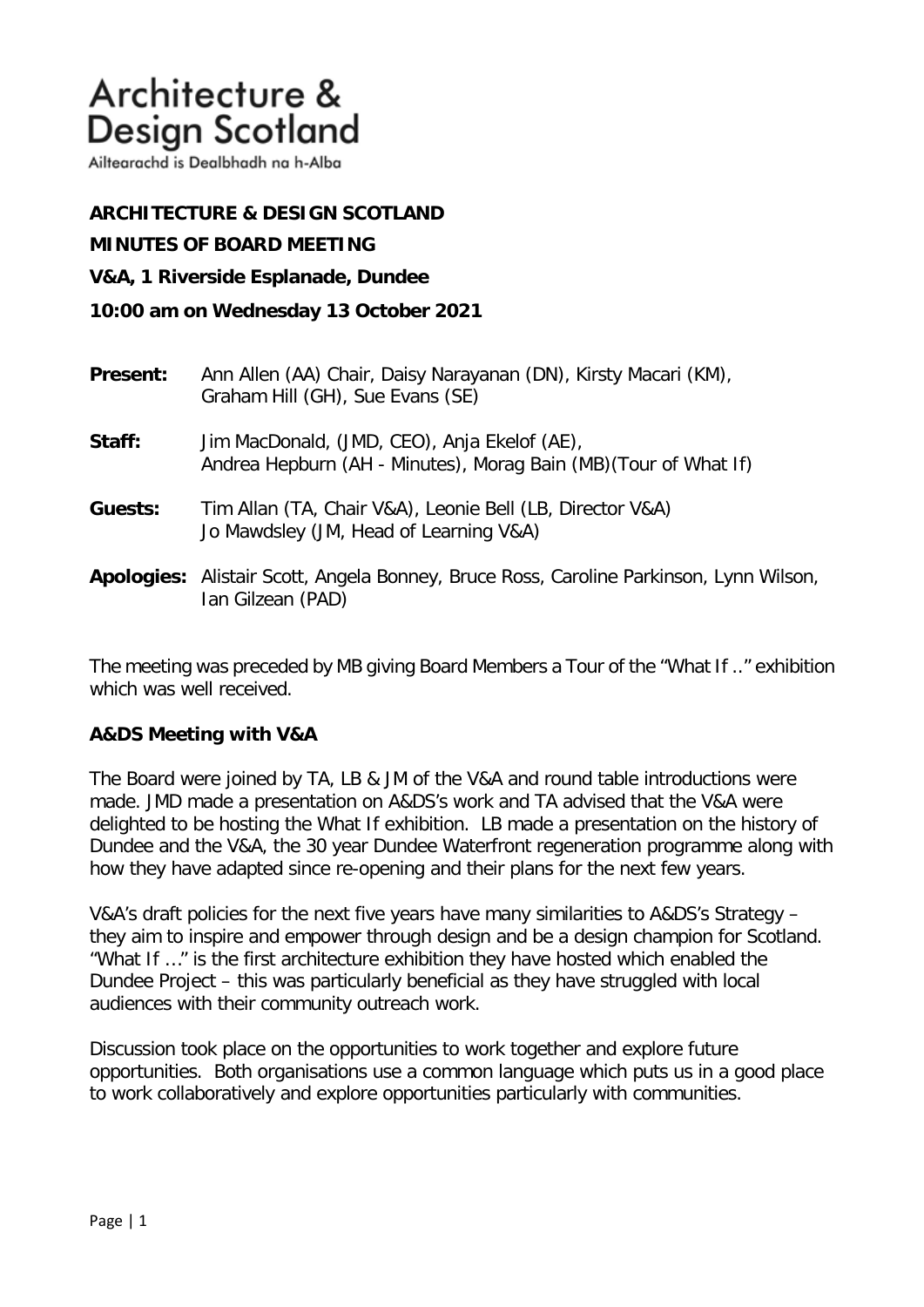#### **A&DS Board Meeting**

#### **1. WELCOME, APOLOGIES & DECLARATIONS OF INTEREST**

The Chair welcomed the Board to the first face to face meeting in over a year and a half. Apologies were received from Alistair Scott, Angela Bonney, Bruce Ross, Caroline Parkinson, Lynn Wilson and Ian Gilzean. There were no declarations of interest.

#### **2. PREVIOUS MINUTES AND MATTERS ARISING**

The previous Minutes were APPROVED as an accurate record subject to the following minor amendments:

Under Accommodation Update replace "update on desk space" to "uptake on desk space".

Under Other Matters "Homes for Scotland" should be "Scottish Homes Awards".

#### **Matters Arising**

There were no matters arising

#### **3. CORPORATE STRATEGY/CORPORATE PLAN OUTCOMES REPORTING**

 JMD reported that the paper outlined the approach we are adopting to reporting on our outcomes. The measures are proportionate and fit for the purpose and doable although there will be challenges in resourcing this – we can't resource it to a level we would like but internal audit can assist with our processes. The report reflects the move to outcomes based reporting – Audit Committee will see this every quarter and the Board every six months. Some aspects of the implementation need to be better but an outcome based approach is necessary and an important part of our Strategy.

AA advised that is important that we develop an outcome based approach particularly if we are working in partnerships. We need to be confident about what we are saying - we can't give the level of assurances others can give but we have to move to this way of measuring and every project needs to have the capacity to measure outcomes.

The Board felt the report was exemplary and well written. We can use the information we gather positively and the intelligence gathered to shift focus. GH advised that it's all about processes and we need to think about how things will be done - AA advised on using GH as a sounding board to ensure we don't miss opportunities to make things simpler.